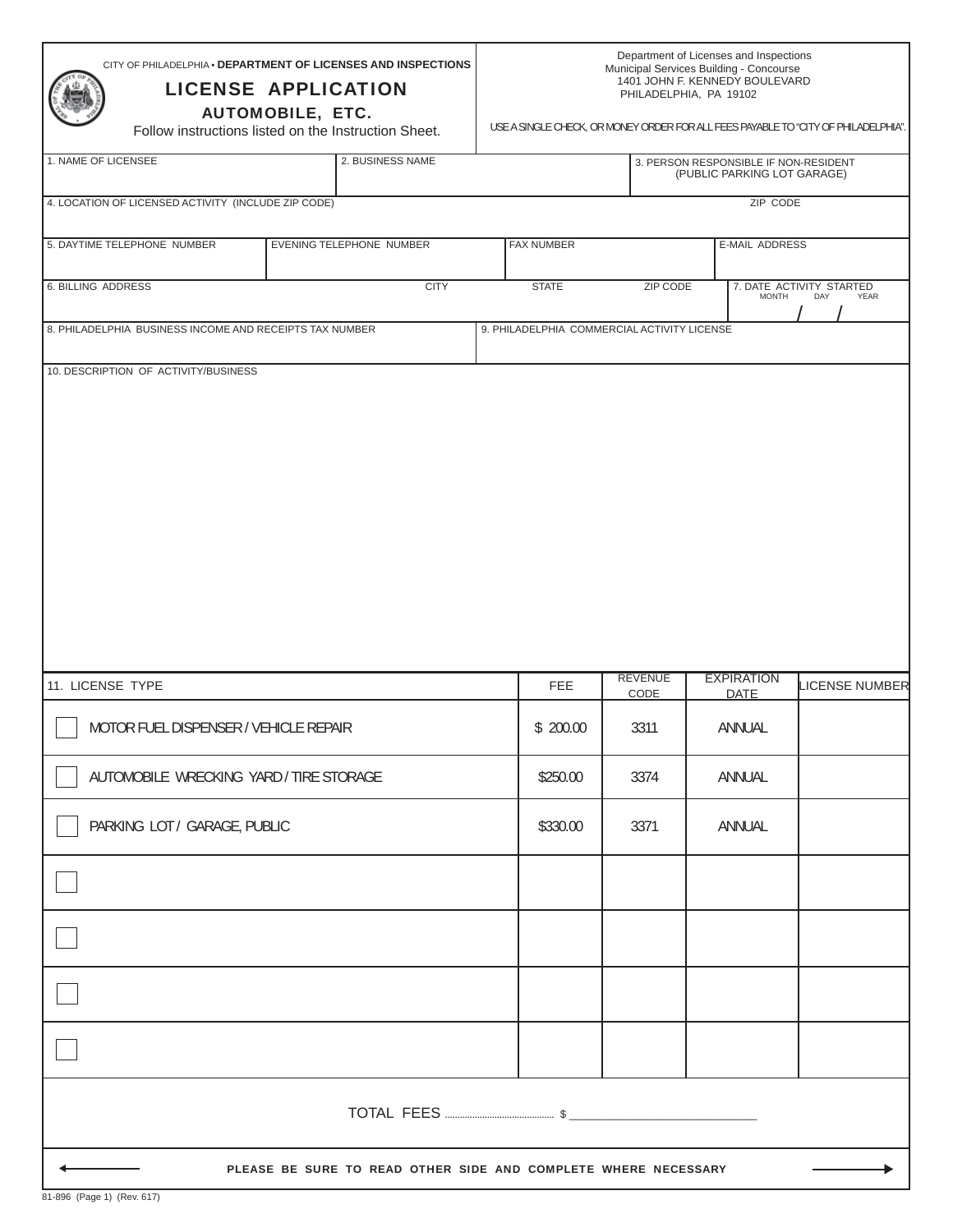| 12. OWNER CORPORATION AND PARTNERSHIP (LIST THREE PRINCIPALS OR PARTNERS) |              |                                              |  |  |  |  |  |  |
|---------------------------------------------------------------------------|--------------|----------------------------------------------|--|--|--|--|--|--|
| NAME OF PRINCIPAL OR PARTNER                                              | <b>TITLE</b> | HOME ADDRESS (INCLUDE CITY, STATE, ZIP CODE) |  |  |  |  |  |  |
|                                                                           |              |                                              |  |  |  |  |  |  |
|                                                                           |              |                                              |  |  |  |  |  |  |
|                                                                           |              |                                              |  |  |  |  |  |  |
|                                                                           |              |                                              |  |  |  |  |  |  |
|                                                                           |              |                                              |  |  |  |  |  |  |

| 13. APPLICANT CERTIFICATION                                                                                                                                                                                                                                                                                                                         |      |  |  |  |  |
|-----------------------------------------------------------------------------------------------------------------------------------------------------------------------------------------------------------------------------------------------------------------------------------------------------------------------------------------------------|------|--|--|--|--|
| I hereby certify that the statements contained herein are true and correct to the best of my knowledge and<br>belief. I understand that if I knowingly make any false statement herein I am subject to the possible revocation<br>of any licenses issued as a result of my false application, and such other penalties as may be prescribed by law. |      |  |  |  |  |
| Applicant Signature                                                                                                                                                                                                                                                                                                                                 | Date |  |  |  |  |

|             | PREREQUISITES (LIST THOSE CHECKED DURING PROCESSING) |             | STREET CODE |                                 |
|-------------|------------------------------------------------------|-------------|-------------|---------------------------------|
|             | <b>REMARKS:</b>                                      |             |             |                                 |
| <b>ATNO</b> |                                                      |             |             |                                 |
| <b>USE</b>  | <b>APPROVED</b>                                      | REVIEWED BY |             | <b>NUMBER</b>                   |
| OFFICE      | <b>REFUSED</b>                                       | <b>DATE</b> | AUDIT       |                                 |
|             |                                                      |             |             |                                 |
|             | STREETS ______________________                       |             |             | ZONING CERTIFICATE OF OCCUPANCY |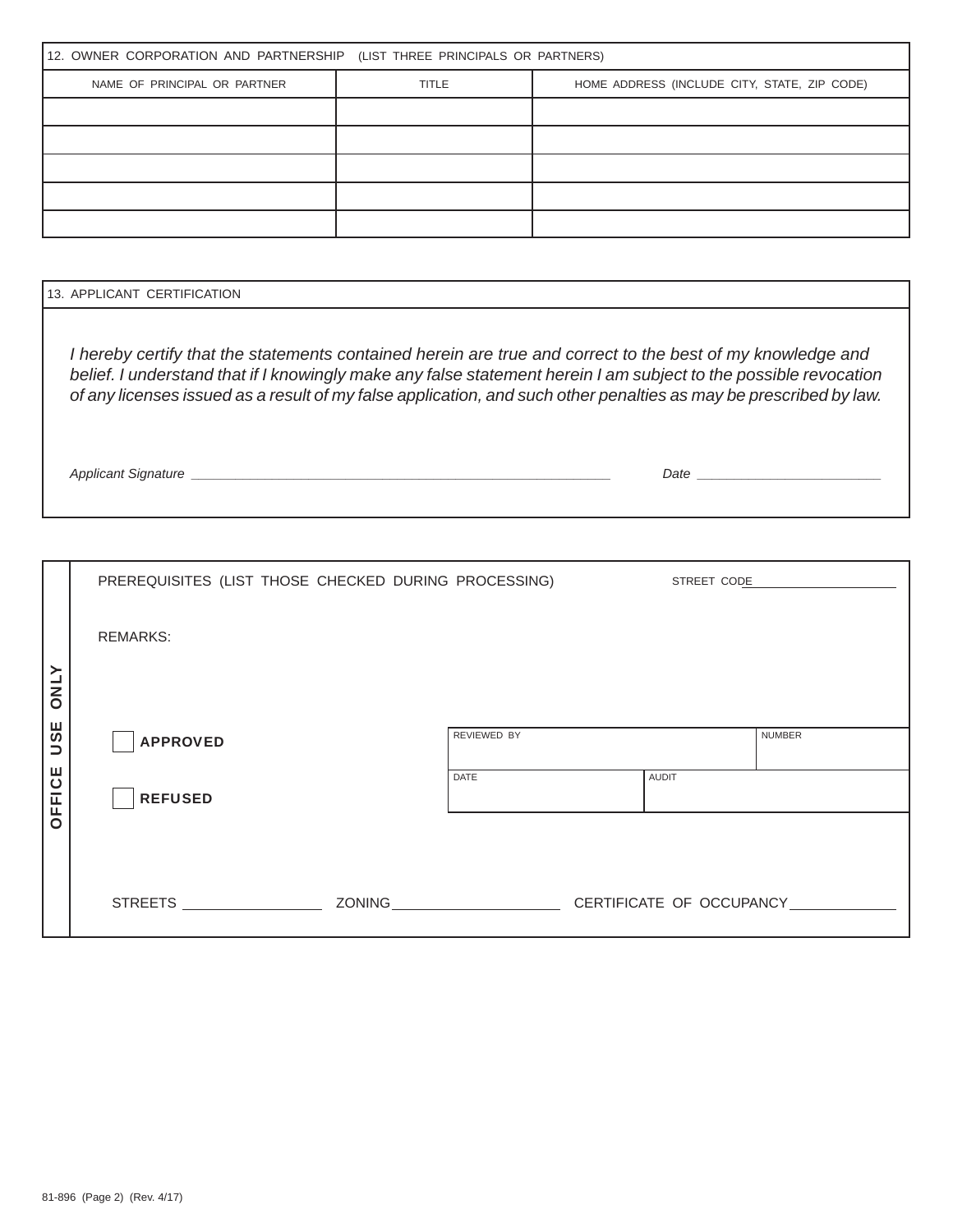## AUTOMOTIVE LICENSES

For further information on the application process, call 215-686-8686. For information on other City services, dial 311. **ZONING** 

 All buildings must be in compliance with Philadelphia Zoning Code. This includes change of use in existing buildings. For information on zoning approval, contact 311

## CERTIFICATE OF OCCUPANCY

 New buildings and existing buildings where alterations were made must conform to the Philadelphia Building Code and may require that you obtain a Certificate of Occupancy. This determination is made by the  $L \& I$  Permit Services Unit.

LOCATIONS THAT ARE CURRENTLY LICENSED FOR THE SAME USE, NEED NO FURTHER ZONING APPROVAL OR CERTIFICATE OF OCCUPANCY.

## PLOT PLAN AND OTHER APPROVALS

PLOT PLAN APPROVAL—STREETS DEPARTMENT, RIGHT-OF-WAY UNIT, 960 MSB BETWEEN THE HOURS OF 9 AND 2 WEEKDAYS, DRAINAGE APPROVAL AND LIGHTING APPROVAL CONTACT MECHSERVICES@PHILA.GOV

IF YOUR SITE REQUIRES AN INSPECTION, PLEASE DO NOT PAY THE LICENSE FEE UNTIL YOU HAVE BEEN NOTIFIED THAT YOUR APPLICATION HAS BEEN APPROVED.

## HOW TO COMPLETE THIS FORM

Most questions on this form are self-explanatory. The questions that need explanation are discussed below. The numbers match the numbered questions on the form.

- 1. NAME OF LICENSEE—Fill in the name of the person, corporation or partnership to whom the license should be issued. Full names must be used. Initials and a last name cannot be accepted.
- 8. PHILADELPHIA BUSINESS INCOME AND RECEIPTS TAX NUMBER—This is a number assigned by the Philadelphia Revenue Department to identify tax accounts. If you do not have a Business Income and Receipts Tax Account Number, you will need to go to www.phila.gov/revenue and fill out an application for a Philadelphia Business Income and Receipts Tax Number. Any tax account previously opened for you which is unsettled or delinquent, will cause delay and may preclude the issuance of new licenses.
- 9. Philadelphia Commercial Activity License (3702): Required for every person desiring to engage in business within the City of Philadelphia whether or not such person maintains a place of business in the City. License can be used for all your business ventures if using the same entity name and tax account number. Fill in the license number if you already have one. If you do not already have this license, you can apply online at www.phila.gov/li
- 10. DESCRIPTION OF ACTIVITY/BUSINESS.
- 11. LICENSE TYPE—Place an "X" in the box in front of the name of each license applied for.
	- A) Automobile Repair License—(3311)

 Required of anyone operating any structure used for servicing or repairing a motor vehicle. No license shall use any part of any street or sidewalk for the parking or storing of motor vehicles in his/her custody.

- B) Automobile Wrecking Yard Tire / Storage (3374) Required of anyone operating a location wherein automobiles are wrecked, dismantled, salvaged or converted to scrap or stored incidental to these purpose.
	- 1) Approved fencing required.
		- a) Wrecking yard must be fenced with durable material around the perimeter of those premises to the extent necessary to obscure from view of any person using an abutting street the activity conducted on and any material upon those premises; or
		- b) If fencing is impractical in the opinion of the Department of Licenses and Inspections, trees and shrubs may be planted in a terrace-type manner if the Department finds that the premises will be obscured from view by any abutting street.
	- 2) Site inspection required. Your application will be forwarded to the L & I Business Compliance unit for inspection.